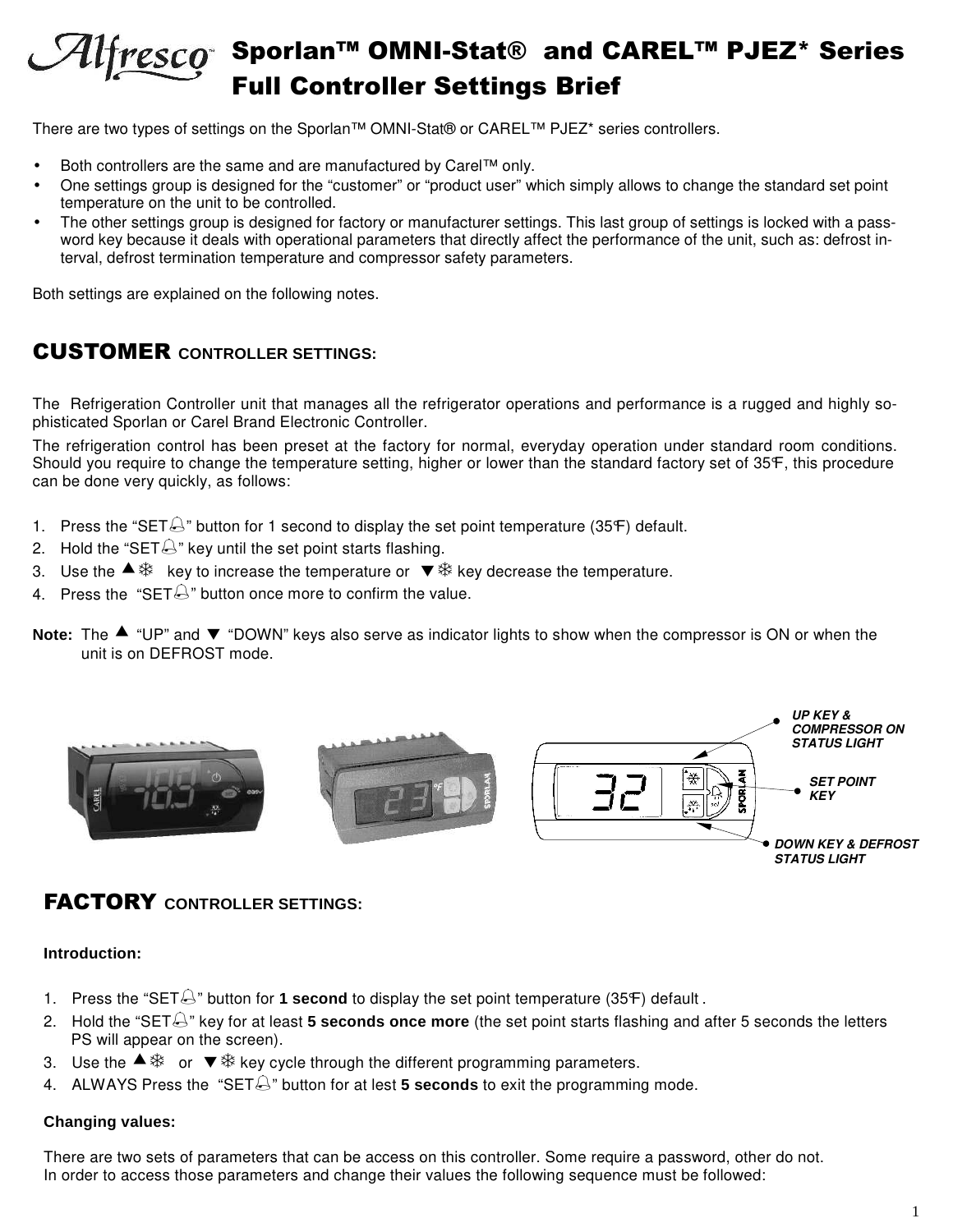

**NOTE:** The standard password to access the locked parameters is **22**

# Alfresco

## **Sporlan™ OMNI-Stat® Controller Settings**

|                 | <b>Keg Unit Controller Settings</b><br>Model: 952896 - 120 VAC    |                         | Values to be changed from default |                         |              |                                 |  |
|-----------------|-------------------------------------------------------------------|-------------------------|-----------------------------------|-------------------------|--------------|---------------------------------|--|
|                 | Code: Parameter:                                                  |                         | Value Default                     | <b>UOM</b>              |              | <b>Access</b><br>W/O PS With PS |  |
|                 | <b>PROBE PARAMETERS</b>                                           |                         |                                   |                         |              |                                 |  |
| /2              | <b>Measurement Stability</b>                                      | 4                       | 4                                 | $\sim$                  |              | ✓                               |  |
| /4              | Probe to display (0=ambient / 1=defrost)                          | $\overline{0}$          | $\overline{0}$                    | $\sim$                  |              | ✓                               |  |
| $\overline{15}$ | Unit of Measure $(0 = C / 1 = F)$                                 | $\overline{1}$          | $\overline{0}$                    | $\sim$                  |              | ✓                               |  |
| /c              | Ambient probe calibration                                         | 80                      | $\overline{0}$                    | F                       | ✓            |                                 |  |
|                 | <b>ALARM PARAMETERS</b>                                           |                         |                                   |                         |              |                                 |  |
| A <sub>0</sub>  | Alarm and Fans Differential Temp                                  | $\overline{0}$          | 0                                 | F                       |              | ✓                               |  |
| A7              | Alarm Measurement Time delay - NOT USED                           | $\overline{0}$          |                                   | 0 Minutes               |              | ✓                               |  |
| Ad              | Alarm Temperature delay                                           | 0                       |                                   | 0 Minutes               |              | ✓                               |  |
| AH              | Hight temperature alarm (0=OFF)                                   | 0                       | $\overline{0}$                    | F                       | ✓            |                                 |  |
| <b>AL</b>       | Low temperature alarm $(0=$ OFF)                                  | $\overline{0}$          | $\Omega$                          | $\overline{\mathbf{f}}$ | ✓            |                                 |  |
|                 | <b>COMPRESSOR PARAMETERS</b>                                      |                         |                                   |                         |              |                                 |  |
| c0              | Delay compressor after power on                                   | 0                       |                                   | 0 Minutes               |              | ✓                               |  |
| $\overline{c1}$ | Minimum time between 2 compressor runs                            | 0                       |                                   | 0 Minutes               |              | ✓                               |  |
| c2              | Compressor shut down minimum time                                 | $\overline{\mathbf{2}}$ |                                   | 0 Minutes               |              | ✓                               |  |
| c3              | Compressor Operation minimum time                                 | $\overline{0}$          |                                   | 0 Minutes               |              | ✓                               |  |
| c4              | Compressor Safety (0=OFF / 100=ON)                                | 100                     | $\Omega$                          | $\sim$                  |              | ✓                               |  |
| c6              | Alarm Delay after continuous cycle                                | 2                       | $\mathbf{2}$                      | Hours                   |              | ✓                               |  |
| cс              | <b>Continuous Cycle Duration</b>                                  | 4                       | $\overline{4}$                    | Hours                   |              | ✓                               |  |
|                 | <b>DEFROST PARAMETERS</b>                                         |                         |                                   |                         |              |                                 |  |
| d/              | Defrost probe - display temperature                               | $\thicksim$             | $\thicksim$                       | $\sim$                  | ✓            |                                 |  |
| d0              | Defrost type (0=heater / 1=Hot Gas / 2=timed heater / 3=timed HG) | 3                       | $\overline{3}$                    | $\sim$                  |              | ✓                               |  |
| d4              | Defrost after power on $(0 = NO / 1 = YES)$                       | 0                       | $\overline{0}$                    | $\sim$                  |              | ✓                               |  |
| $\overline{d5}$ | Defrost delay after power on                                      | 0                       |                                   | 0 Minutes               |              | ✓                               |  |
| $\overline{d6}$ | Block Display during Defrost (0= NO / 1= YES)                     | T                       | 1                                 | $\sim$                  |              | ✓                               |  |
| d8              | Alarm delay after defrost                                         | ī                       | 1                                 | Hours                   | ✓            |                                 |  |
| dc              | Time base for dl and $dP$ (0= hrs / 1= minutes)                   | 0                       | 0                                 | $\tilde{\phantom{a}}$   |              | ✓                               |  |
| dd              | Dripping time after defrost                                       | $\overline{2}$          |                                   | 2 Minutes               | ✓            |                                 |  |
| $d\mathbf{l}$   | Defrost interval                                                  | $\overline{4}$          | 8 <sup>1</sup>                    | Hours                   | ✓            |                                 |  |
| $\overline{dP}$ | Max. Defrost Duration                                             | 30                      |                                   | 30 Minutes              | ✓            |                                 |  |
| dt              | Defrost Ends Temperature                                          | 50                      | 4                                 | F                       | ✓            |                                 |  |
|                 | <b>FAN PARAMETERS</b>                                             |                         |                                   |                         |              |                                 |  |
| F <sub>0</sub>  | Fan Management $(0 = ON$ [for F2, F3 & Fd] / 1 = ON [for F1])     | 0                       | 0                                 | $\thicksim$             |              | ✓                               |  |
| F1              | Fan Power ON temperature                                          | 5                       | 5                                 | F                       | ✓            |                                 |  |
| F2              | Fan OFF When Compressor is OFF $(0 = NO / 1 = YES)$               | 1                       | $\mathbf{1}$                      | $\sim$                  |              | ✓                               |  |
| F3              | Fan OFF during Defrost (0= NO / 1= YES)                           | 1                       | 1                                 | $\tilde{}$              |              | ✓                               |  |
| Fd              | Stop after drip time (on for F0 Value)                            | 1                       |                                   | 1 Minutes               | ✓            |                                 |  |
|                 | <b>OTHER PARAMETERS</b>                                           |                         |                                   |                         |              |                                 |  |
| H <sub>0</sub>  | Serial Address (communications)                                   | $\mathbf{1}$            | $\mathbf{1}$                      | $\sim$                  |              | ✓                               |  |
| $\overline{H1}$ | Alarm Relay Operation (0=Alarm w/relay ON - 1=Alarm w/relay OFF)  | ī                       | 1                                 |                         |              | ✓                               |  |
| $\overline{H2}$ | 0= Disable Buttons / 1=Enable Buttons                             | 1                       | 1                                 | $\tilde{}$              |              | ✓                               |  |
| H <sub>5</sub>  | Identification for Programming                                    | 0                       | 0                                 | $\thicksim$             | ✓            |                                 |  |
| IΤ              | <b>External Programming</b>                                       | $\thicksim$             | $\thicksim$                       | $\thicksim$             | ✓            |                                 |  |
| <b>PASSWORD</b> |                                                                   |                         |                                   |                         |              |                                 |  |
| $\overline{PS}$ | Password                                                          | 22                      | 22                                | #                       | ✓            |                                 |  |
|                 | <b>REGULATION PARAMETERS</b>                                      |                         |                                   |                         |              |                                 |  |
| r1              | Minimum Allowed Temperature setting                               | 25                      | $-50$                             | F                       |              | ✓                               |  |
| r2              | Maximum Allowed Temperature setting                               | 45                      | 60                                | F                       |              | ✓                               |  |
| r3              | Enable Def. alarm when max def. time reached                      | 0                       | $\mathbf 0$                       | $\sim$                  |              | ✓                               |  |
| r4              | Automatic variation of set point - NOT USED                       | 3                       | 3                                 | $\sim$                  |              | ✓                               |  |
| rd              | <b>Regulating Differential</b>                                    | $\overline{\mathbf{3}}$ | $\overline{2}$                    | F                       | $\checkmark$ |                                 |  |
|                 |                                                                   |                         |                                   |                         |              |                                 |  |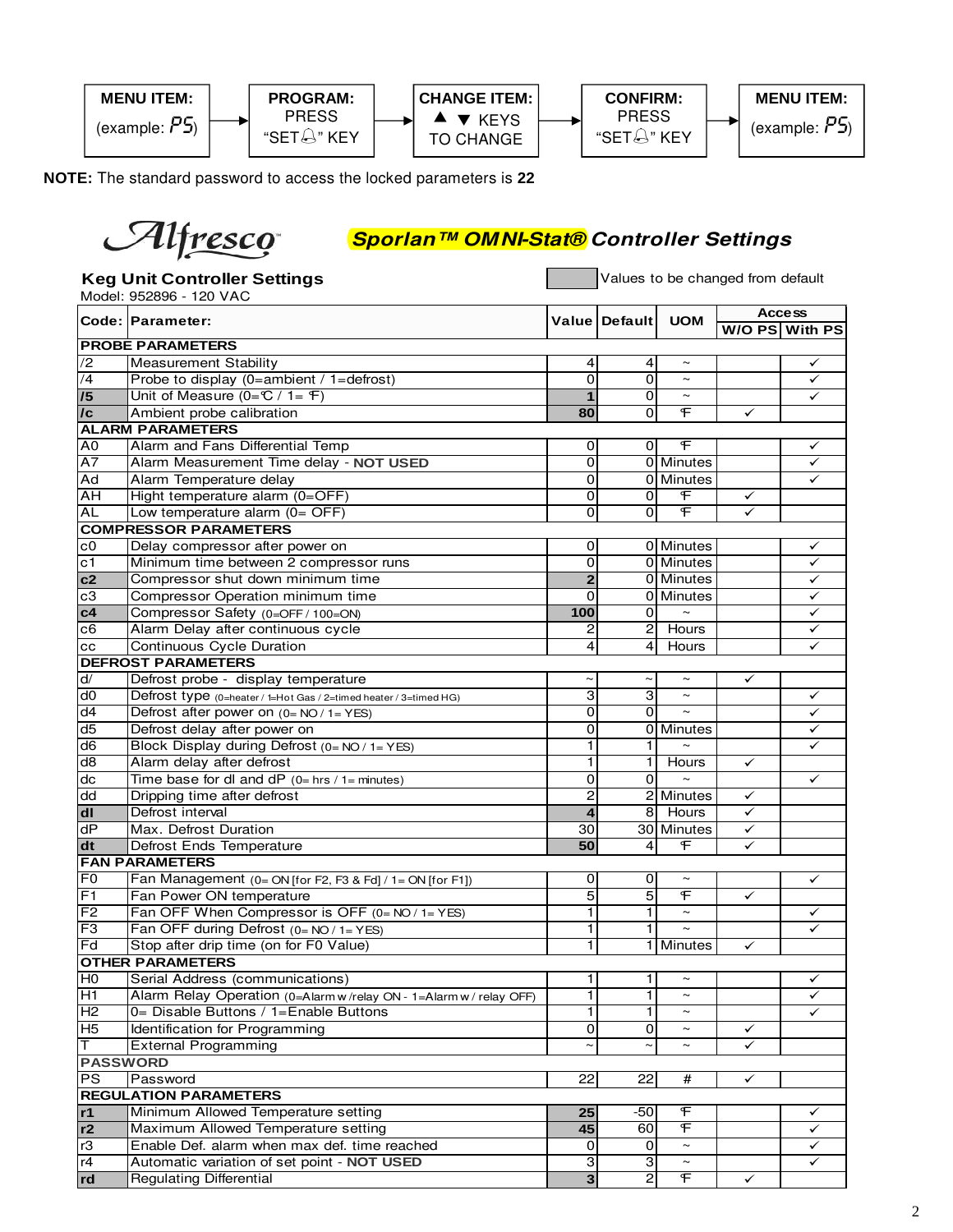Please note that the required parameters on the previous page grayed out are the only parameters requiring change from the controller manufacturer's default settings.

The settings as shown on the previous page were tested on the unit for optimal performance. Changing values from the specific set points voids any operational warranty as many factors affect compressor performance, run time and energy settings.

We want you to remain a satisfied customer. If a problem occurs that cannot be resolved to your satisfaction, please us know. Write to:

**Alfresco Gourmet Grills** Customer Service Department 7039 East Slauson Avenue Commerce, CA 90040

Or call Customer Service/Parts at:

(888) 383-8800 or (323) 722-7900

Or fax us at:

(323) 726-4700.